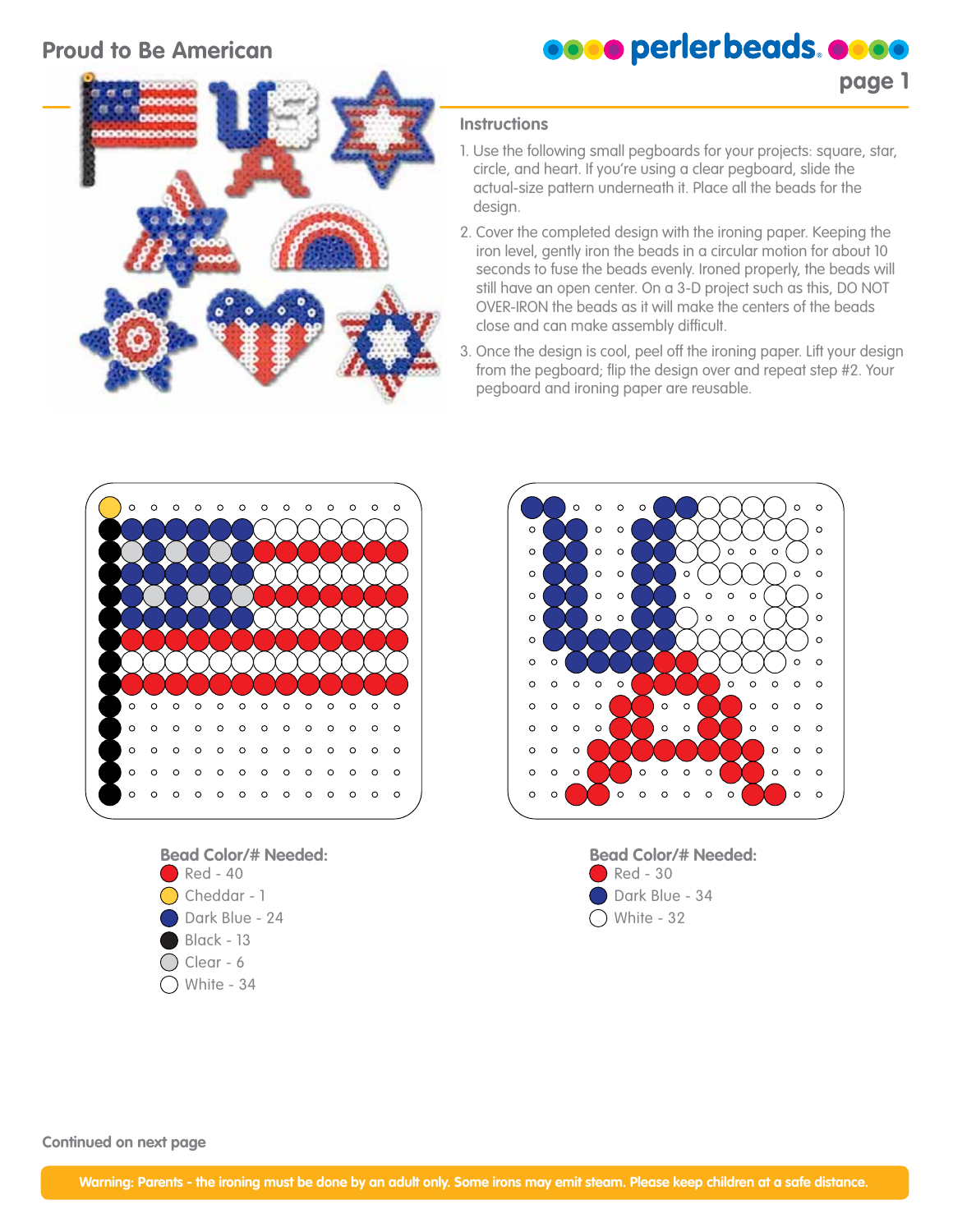## **Proud to Be American**

# **OOOO** perler beads. OOOO



**Continued on next page**